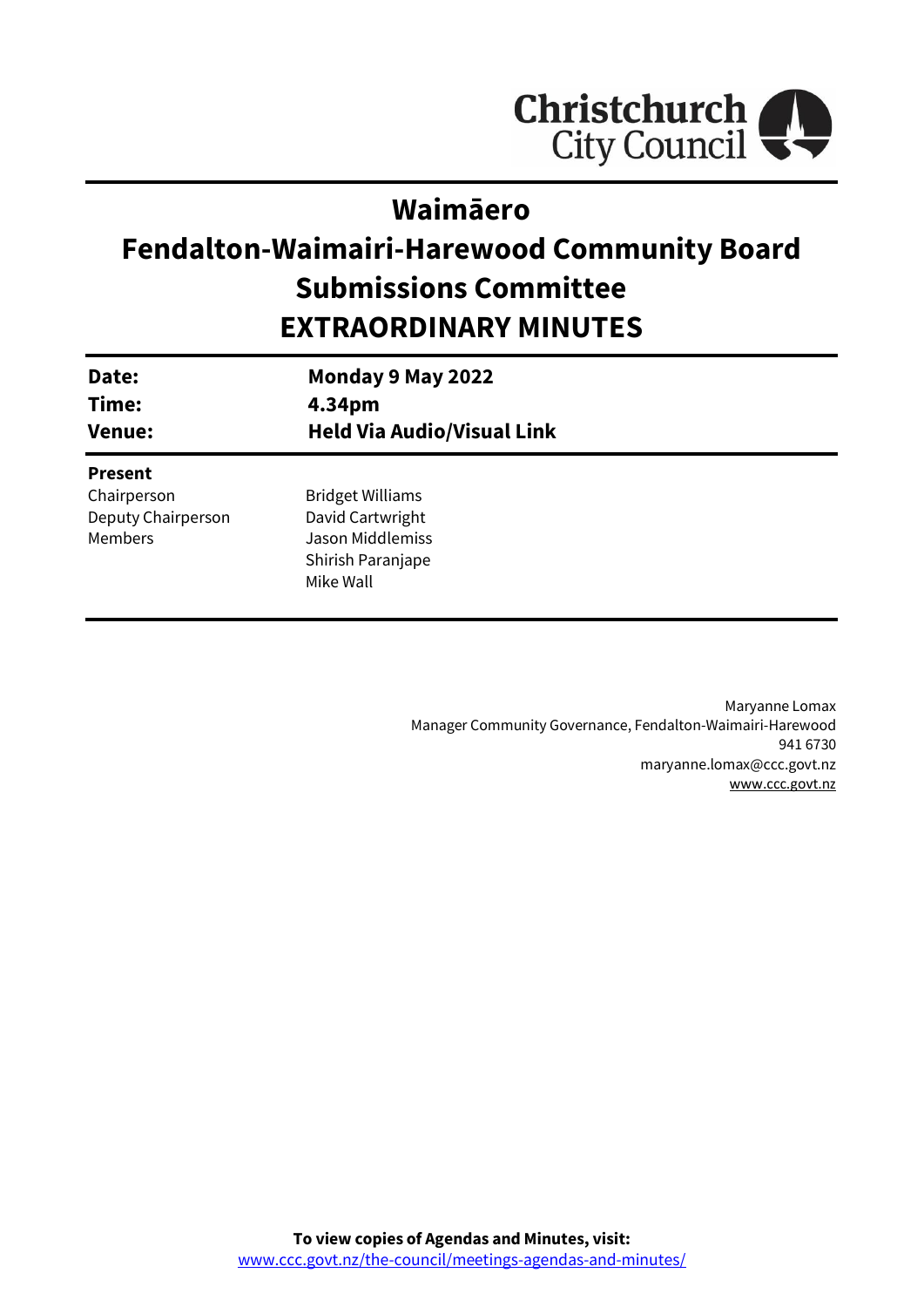

**Part A Matters Requiring a Council Decision**

**Part B Reports for Information**

**Part C Decisions Under Delegation**

**Post meeting Note:** This meeting was held via audio/visual link on the Zoom platform due to New Zealand being at the orange setting of the Covid-19 Protection Framework (the Traffic Alert system) on the date the meeting was scheduled. These minutes provide a written summary of the meeting proceedings.

The Chairperson opened the meeting and notified members that the meeting was being publicly livestreamed on YouTube and that the recording would be kept online for future viewing.

## **1. Apologies Ngā Whakapāha**

The Chairperson called for any apologies. An apology was received from Linda Chen. Bridget Williams moved that the apology be accepted. The motion was seconded by Shirish Paranjape and when put to the meeting was carried unanimously.

### **Committee Resolved FBSC/2022/00007**

That the apology received from Linda Chen be accepted.

Bridget Williams/Shirish Paranjape **Carried**

## **2. Declarations of Interest Ngā Whakapuaki Aronga**

There were no declarations of interest recorded.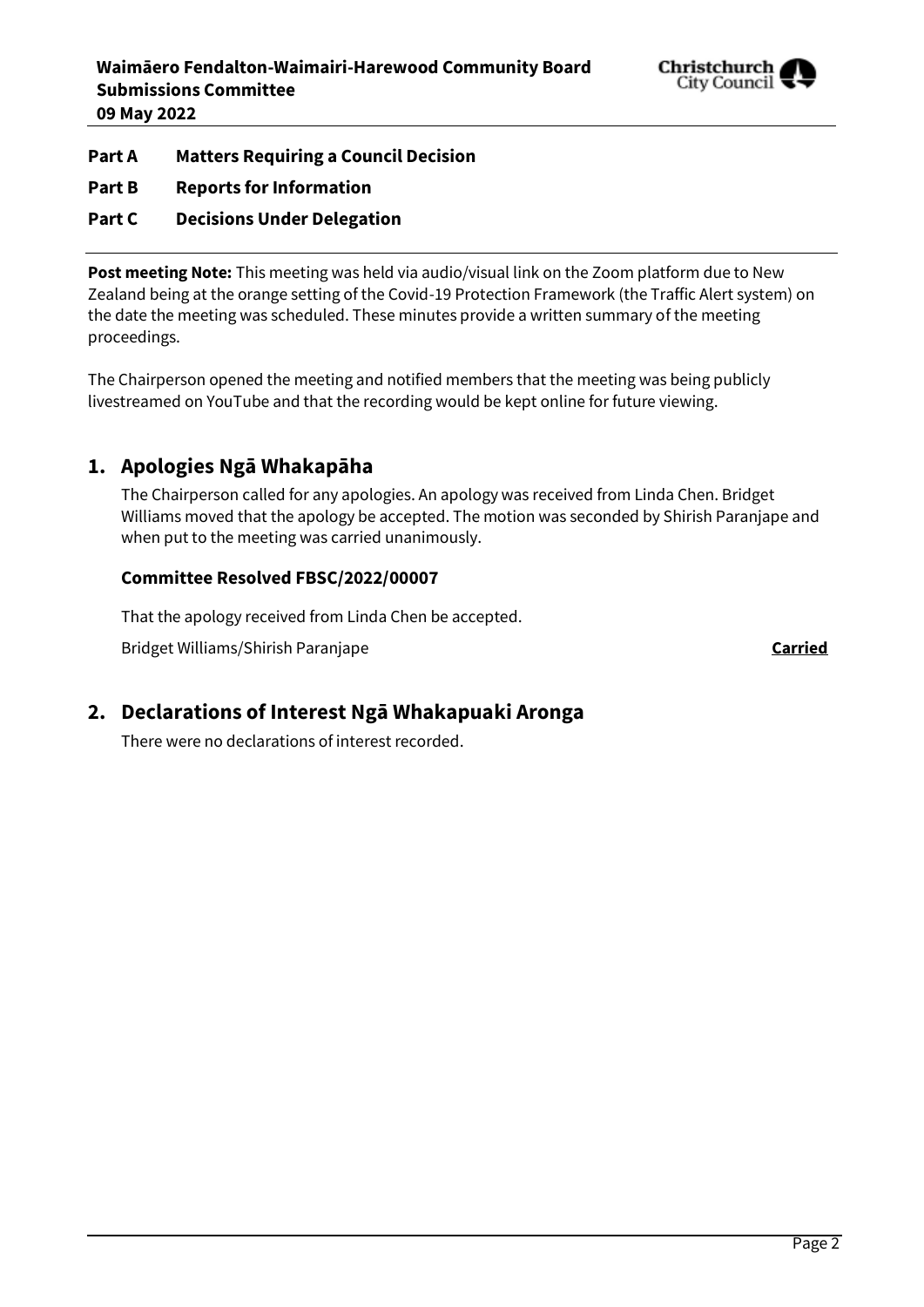

## **3. Submissions on Current Consultations**

The Chairperson introduced this item and asked for members to identify which consultations they wished to submit on. The Committee agreed that it would submit on the Draft Housing and Business Choice, and Draft Heritage Plan Changes, but would not submit on the Draft Coastal Hazards or Draft Radio Communication Pathways Plan Changes.

The Community Board Advisor presented draft submissions based on initial feedback received from Committee members in advance of the meeting. The Committee proceeded to discuss its submission on the Draft Housing and Business Choice Plan Change:

- Committee members reported various interactions they have had with the public regarding this topic. The Feedback received from the community has been close to universal in its opposition to allowing high rise developments in suburban areas. People generally understand the need to allow high rise development in the central city and are supportive of this.
- The Committee clarified that its comments regarding the Central City refer to the area within the four avenues.
- The Committee acknowledged that it has received concerns from residents throughout the Fendalton, Waimairi and Harewood Wards about the proposed height limits. However in most cases those height limits will be set by national legislation that the Council cannot influence; in the Merivale/St Albans area the Council is proposing to relax the height limits which is why the submission has a particular focus there.
- The Committee discussed the importance of providing car parking for business developments, particularly given the high number of complaints the Board is already receiving about the lack of parking in the Merivale commercial area, and added a comment regarding this.
- The Committee discussed the proposed Financial Contributions scheme which will initially be used to enhance the city's tree canopy. The Committee noted that the consultation material suggests this scheme could be applied to other issues. The Committee added a comment to its submission requesting clarification on what other circumstances the scheme could be applied to.
- The Committee agreed that it would prefer to see high quality greenspace being provided within developments rather than falling back on the Financial Contributions scheme to remedy a lack of greenspace, and added a comment to the submission regarding this point.
- The Committee clarified the final paragraph of the submission to acknowledge the need for housing intensification, but emphasise that it needs to happen in the right place. The Committee also added a comment that Christchurch needs to maintain its reputation of being the Garden City.

The Committee proceeded to discuss its discussion on the Draft Heritage Plan Change:

- The Committee discussed the potential impact on private property owners' rights and whether the proposal would unfairly restrict owners' rights to modify their properties. The Committee discussed whether the restrictions need to be sequenced so they become applicable when the property is next sold. The Committee decided not to include this point in its submission.
- The Committee discussed the importance of proactively communicating with residents who will be impacted by the changes to ensure they are fully informed of their new requirements.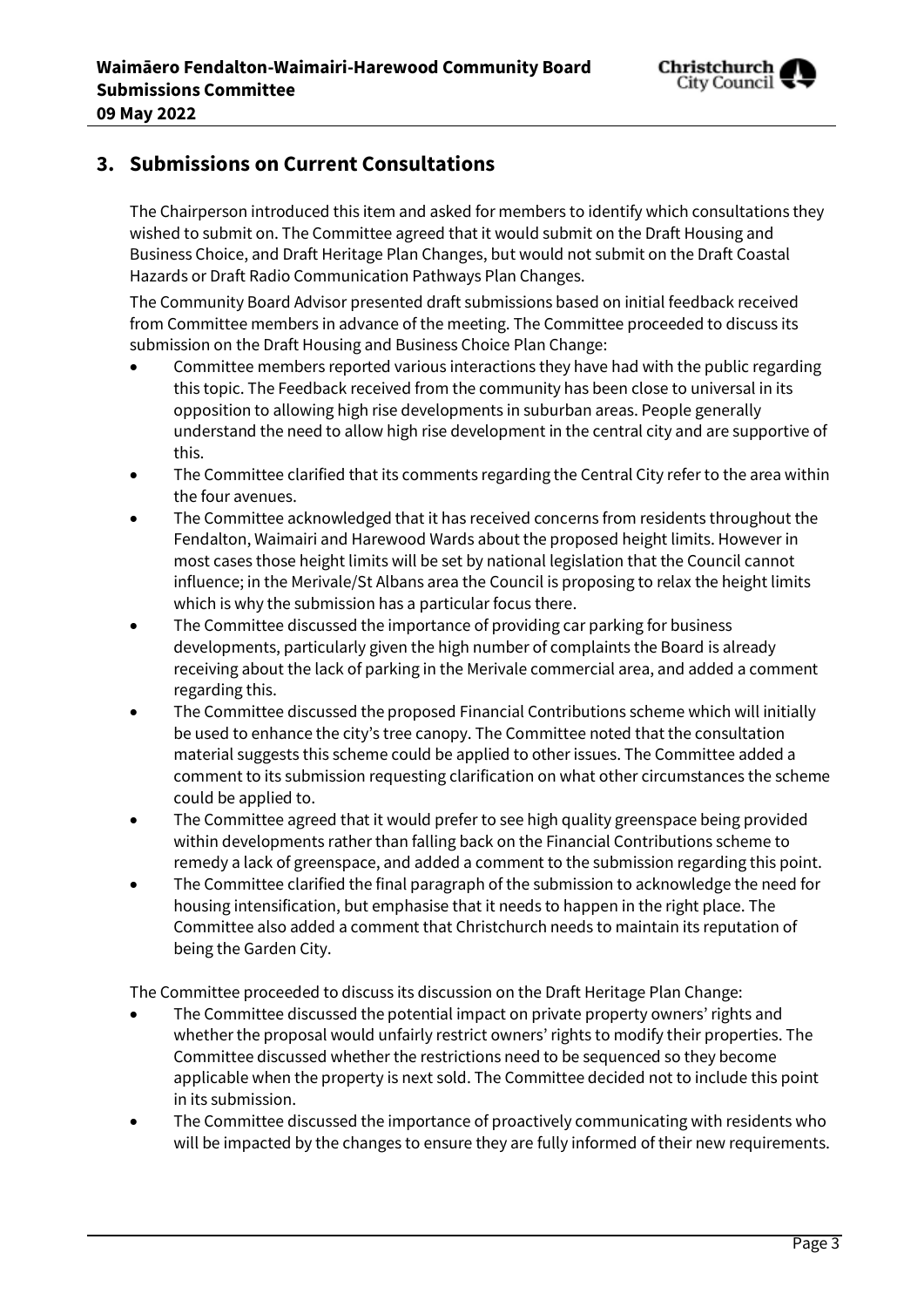

The Committee concluded its discussion and agreed it was ready to adopts its final submissions. The Community Board Advisor recommended that the Committee vote to adopt the two submissions, confirm it would not be submitting on the two remaining consultations, and authorise the Chairperson to make any final amendments to the submissions if required after the meeting to correct any minor omissions or typographical errors. The motion was moved by Mike Wall and seconded by David Cartwright, and when put to the meeting was carried unanimously.

#### **Committee Resolved FBSC/2022/00008**

That the Waimāero Fendalton-Waimairi-Harewood Community Board Submissions Committee:

- 1. Decides not to submit on the:
	- a. Draft Coastal Hazards Plan Change.
	- b. Draft Radio Communication Pathways Plan Change.
- 2. Adopts the following submission on behalf of the Board regarding the Draft Housing and Business Choice Plan Change:

| Are we proposing<br>the right areas for<br>development<br>above 12 metres?                                                                                                                | The Board generally supports the proposed areas, particularly the Central<br>City (within the four avenues) which is the most appropriate area to<br>encourage high rise developments.<br>However, the Board is extremely concerned about the proposal to allow<br>development up to 20 metres high in the Merivale/St Albans area. The<br>streets and infrastructure in the area were never designed to comfortably<br>accommodate the level of population increase that has already occurred.<br>The Board is particularly concerned that traffic and parking demand in<br>this area already exceed the design limitations of the streets. These issues<br>will only be exacerbated if the height restrictions are relaxed.<br>The Board is also concerned that the Council regularly finds itself playing<br>catch-up and needing to upgrade transport infrastructure after the<br>population growth has occurred. The Board submits that if the Council<br>does choose to proceed with this proposal, it needs to immediately and<br>proactively invest in improved transport infrastructure so that the<br>necessary capacity is in place in advance of new developments. |
|-------------------------------------------------------------------------------------------------------------------------------------------------------------------------------------------|--------------------------------------------------------------------------------------------------------------------------------------------------------------------------------------------------------------------------------------------------------------------------------------------------------------------------------------------------------------------------------------------------------------------------------------------------------------------------------------------------------------------------------------------------------------------------------------------------------------------------------------------------------------------------------------------------------------------------------------------------------------------------------------------------------------------------------------------------------------------------------------------------------------------------------------------------------------------------------------------------------------------------------------------------------------------------------------------------------------------------------------------------------------------------------|
| Do you have any<br>comments about<br>the proposed<br><b>Qualifying Matters</b><br>that will restrict<br>intensified<br>development or<br>thresholds for<br>needing a resource<br>consent? | The Board seeks further clarification around the criteria for infrastructure<br>constraints to be regarded as Qualifying Matters. The Board submits that<br>the capacity of the transport network needs to be assessed and may be a<br>qualifying matter for development in the Merivale/St Albans areas.                                                                                                                                                                                                                                                                                                                                                                                                                                                                                                                                                                                                                                                                                                                                                                                                                                                                      |
| Does the proposed<br>plan change allow                                                                                                                                                    | Yes, the Board is supportive of business intensification but stresses the<br>same points as above. The Merivale/St Albans area should not be                                                                                                                                                                                                                                                                                                                                                                                                                                                                                                                                                                                                                                                                                                                                                                                                                                                                                                                                                                                                                                   |
| for enough                                                                                                                                                                                |                                                                                                                                                                                                                                                                                                                                                                                                                                                                                                                                                                                                                                                                                                                                                                                                                                                                                                                                                                                                                                                                                                                                                                                |